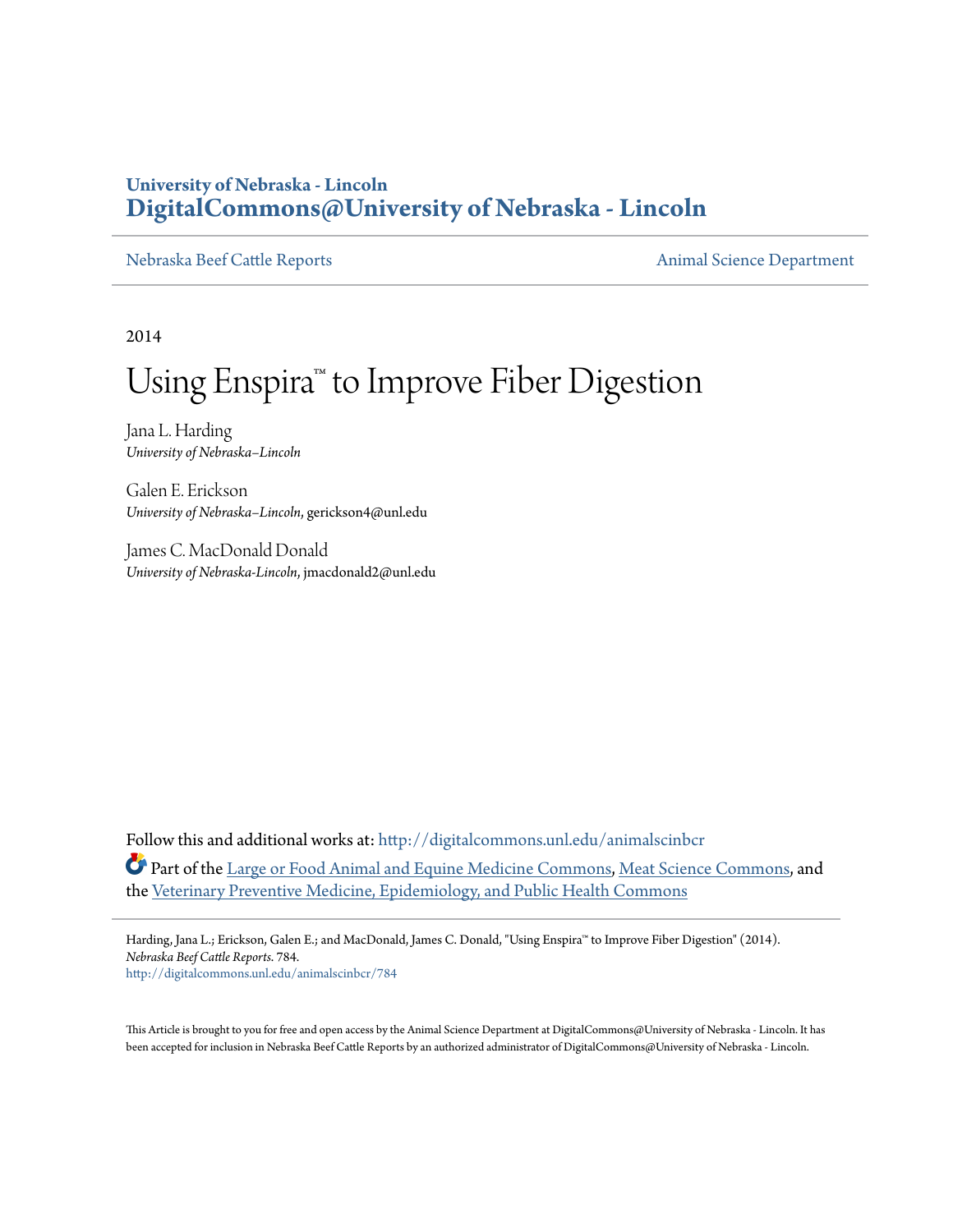## **Using Enspira™ to Improve Fiber Digestion**

**Jana L. Harding Galen E. Erickson Jim C. MacDonald<sup>1</sup>**

#### **Summary**

*Two experiments evaluated the effect of treating various feedstuffs with an enzyme (Enspira) on digestibility. Twelve feeds commonly fed to beef cattle were treated with four levels of the enzyme (0, 0.25, 0.50, or 0.75 lb of enzyme per ton of DM). Enzyme treatment increased in vitro DMD of high moisture corn (HMC), wet distillers grains plus solubles (WDGS), corn bran, and husks. There was a quadratic increase in gas production for corn leaves, as well as a linear increase in gas production for corn bran treated with increasing levels of Enspira. Treating feeds with the commercial enzyme Enspira improved in vitro digestibility of feeds high in hemicellulose, but not all feeds.*

#### **Introduction**

About one-third of corn production in the United States is used for ethanol production today. The utilization of corn in the production of ethanol, in addition to the current drought, has forced cattle producers to feed less corn. Non-traditional feeds like corn milling byproducts and low-quality forages are being used to replace corn in beef cattle diets. However, these feed alternatives are higher in fiber content compared to the corn they are replacing, thus resulting in more fiber-based diets. Therefore, if the digestibility of these fibrous components of cattle diets could be improved, cattle efficiencies could be increased. Enspira is a direct-fed enzyme designed to increase fiber (i.e., hemicellulose) digestion. It has been fed in pork and poultry

diets and resulted in improved feed efficiency. However, it has not been tested in ruminant diets. Therefore, the objective of these two experiments was to investigate the use of Enspira on common feeds in beef cattle diets *in vitro* and determine the optimal dosage in cattle diets.

#### **Procedure**

#### *Experiment 1*

The first experiment was designed as a 4 x 11 x 2 factorial with threee replications per treatment. Factors were four levels of Enspira (0, 0.25, 0.50, 0.75 lb per ton of DM) and 11 commonly used feeds (Table 1) incubated for 24 or 48 hours. All samples were freeze-dried and ground through a 1-mm screen. Feeds were analyzed for IVDMD. The procedure involved weighing 0.5 g of sample into a 100 mL tube, treating the sample with one of the four levels of enzyme, and adding 50 mL of inoculum. Inoculum was obtained by collecting a mixture of rumen fluid, strained through cheesecloth, from two steers consuming a 30% concentrate/70% roughage diet. The strained ruminal fluid was then

mixed with McDougall's buffer (1:1 ratio) containing 1 g urea/L. Test tubes were placed in a water bath at 101°F. Tubes were incubated for 24 or 48 hour. Fermentation was ended by adding 6 mL of 20% HCl and 2 mL of 5% pepsin solution per tube. Tubes were then placed in the water bath for another 24 hours. Residue was filtered, dried, and weighed to determine IVDMD. Data were analyzed using the mixed procedures of SAS (SAS Institute, Inc., Cary, N.C.). The response variable was IVDMD. Tube was the experimental unit and there were three tubes per treatment per incubation time.

#### *Experiment 2*

Experiment 2 was similar to that as described in Experunebt 1; however, gas production was measured using the ANKOM gas production system instead of IVDMD. Gas production bottles were limited to 12 bottles per run; therefore, 12 feeds were used (Table 1) and divided into four runs. The same 11 feeds were used as in Experiment 1 with the addition of beef pulp. Feeds were grouped within run as follows: low-, medium-, (Continued on next page)

#### **Table 1. Substrates utilized in Experiment 1 and Experiment 2.**

| Experiment 2                        |
|-------------------------------------|
| Low-quality forage <sup>1</sup>     |
| Medium-quality forage <sup>2</sup>  |
| High-quality forage <sup>3</sup>    |
| Corn cobs                           |
| Corn husks                          |
| Corn leaves                         |
| Wheat straw                         |
| Corn bran                           |
| Wet distillers grains plus solubles |
| Dry-rolled corn                     |
| High-moisture corn                  |
| Beet pulp                           |
|                                     |

150-55% TDN. 255-50% TDN. 360-65% TDN.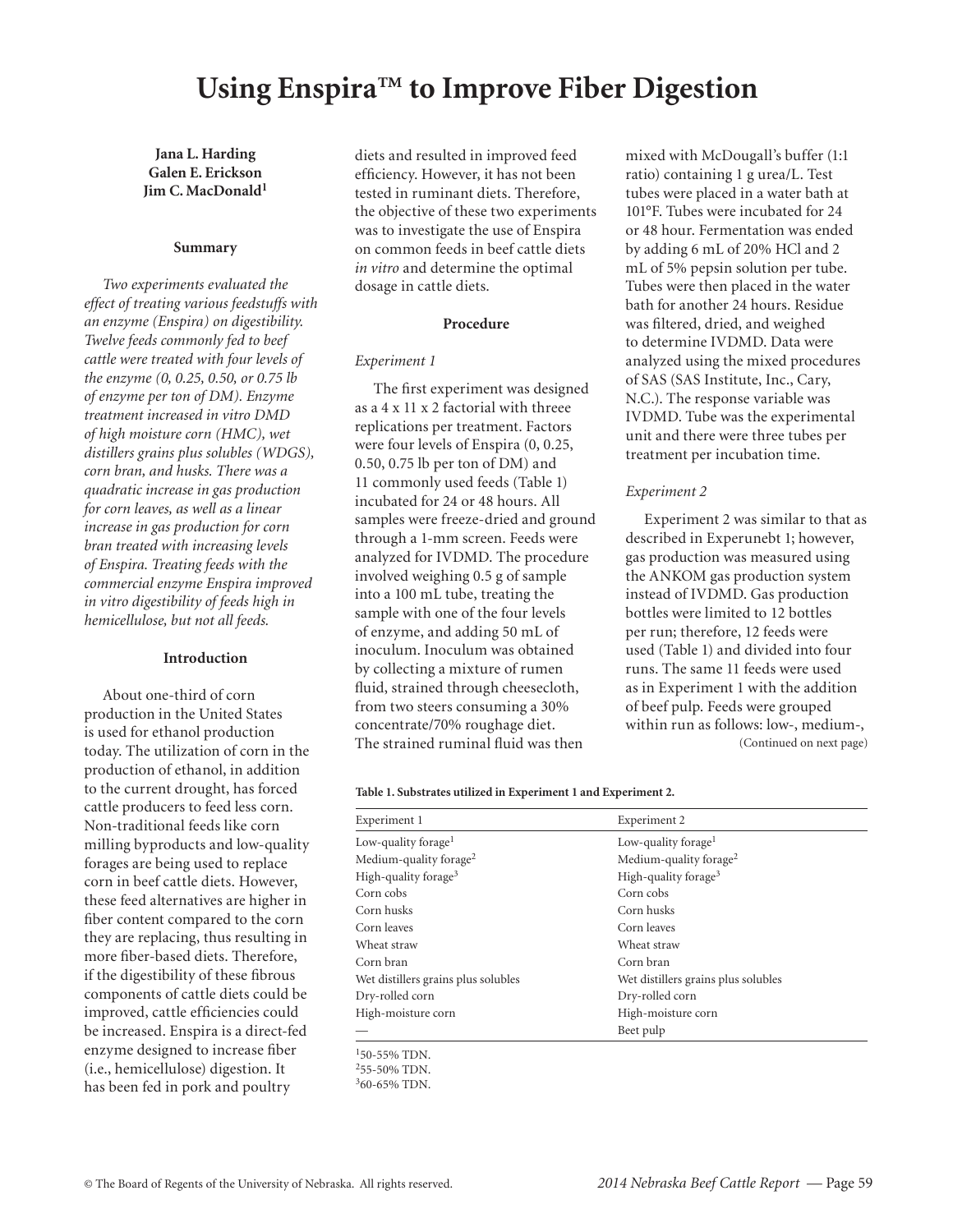**Table 2. Effects of Enspira on** *in vitro* **DM digestion of various feedstuffs (24 hour; SE = 1.7).**

and high-quality forage; corn cobs, corn husks, and corn leaves; wheat straw, beet pulp, and wet distillers grains plus solubles; dry-rolled corn, corn bran, and high-moisture corn. Within each run, feeds were treated with 0, 0.25, and 0.50 lb/ton of DM of Enspira. The procedure involved weighing 1 g of sample into a 250 mL gas production bottle, treating the sample with one of the three levels of enzyme, and adding 100 mL of inoculum. Inoculum was prepared as described in Experiment 1. Gas production was measured continuously for 36 hours. Each group of feeds was run four times to ensure adequate experimental power. Data were analyzed using the mixed procedures of SAS. The response variables were total gas produced and the rate of gas produced. Bottle was the experimental unit.

#### **Results**

#### *Experiment 1*

There was a feed\*enzyme level interaction  $(P < 0.01)$ . Digestibilities varied between feeds, which was to be expected. There was also a feed\* enzyme\*time interaction ( $P <$ 0.01), which was anticipated since different feeds digest at different rates. There was a linear increase in IVDMD at 24 hours of incubation, when corn bran was treated with increasing levels of Enspira (Table 2). However, a linear decrease (90% to 86.8% DMD) in digestibility was observed when increasing levels of enzyme were added to HMC (*P* < 0.01). Similarly, husk digestibilities ranged from 49.6% with no enzyme added to 39.5% at the highest level of enzyme added. Conversely, enzyme treatment improved IVDMD linearly (*P* < 0.05) for WDGS when incubated at 48 hours (Table 3). There was an improvement in digestibility at 48 hours of incubation when the enzyme was added to the husks; however, all levels of the enzyme responded the same. These results suggest that the

|                |                    |                   | Enzyme Level      | $P$ -value        |        |        |      |
|----------------|--------------------|-------------------|-------------------|-------------------|--------|--------|------|
| Item           | 0.00               | 0.25              | 0.50              | 0.75              | F-Test | Linear | Ouad |
| <b>HMC</b>     | 90.0 <sup>ab</sup> | 91.6 <sup>a</sup> | $85.6^{b}$        | $86.8^{b}$        | 0.05   | < 0.01 | 0.66 |
| DRC            | 89.9               | 90.7              | 89.2              | 87.5              | 0.57   | 0.07   | 0.16 |
| <b>WDGS</b>    | 67.1               | 68.0              | 70.9              | 67.7              | 0.36   | 0.87   | 0.42 |
| <b>Bran</b>    | 60.1 <sup>a</sup>  | 59.9 <sup>a</sup> | 66.7 <sup>b</sup> | $66.4^{b}$        | < 0.01 | 0.01   | 1.0  |
| Husks          | 49.6 <sup>a</sup>  | 44.5 <sup>b</sup> | 39.6 <sup>c</sup> | 39.5 <sup>c</sup> | < 0.01 | 0.08   | 0.51 |
| Leaves         | 32.1               | 32.7              | 30.0              | 28.8              | 0.31   | 0.01   | 0.23 |
| Cobs           | 29.1 <sup>a</sup>  | 28.0 <sup>a</sup> | $25.1^{ab}$       | $23.5^{b}$        | 0.07   | < 0.01 | 0.75 |
| Low quality    | 41.8               | 41.0              | 41.5              | 39.2              | 0.68   | 0.04   | 0.36 |
| Medium quality | 44.3               | 42.8              | 42.5              | 43.1              | 0.89   | 0.54   | 0.46 |
| High quality   | 52.5               | 52.5              | 51.8              | 52.3              | 0.99   | 0.94   | 0.87 |
| Wheat straw    | 30.8               | 27.4              | 26.7              | 28.1              | 0.31   | 0.05   | 0.02 |

**Table 3. Effects of Enspira on** *in vitro* **dry matter digestion of various feedstuffs (48 hour; SE = 1.7).**

|                |                   |                   | Enzyme Level      | $P$ -value         |        |        |      |
|----------------|-------------------|-------------------|-------------------|--------------------|--------|--------|------|
| Item           | 0.00              | 0.25              | 0.50              | 0.75               | F-Test | Linear | Ouad |
| <b>HMC</b>     | 94.9              | 94.1              | 90.1              | 91.1               | 0.12   | 0.02   | 0.36 |
| <b>DRC</b>     | 95.9              | 97.2              | 94.4              | 92.9               | 0.31   | 0.07   | 0.20 |
| <b>WDGS</b>    | $72.5^{\rm a}$    | $81.3^{b}$        | 75.2 <sup>a</sup> | 79.8 <sup>b</sup>  | < 0.01 | 0.03   | 0.32 |
| Bran           | 81.3 <sup>a</sup> | 85.9 <sup>b</sup> | 79.1 <sup>a</sup> | 80.8 <sup>a</sup>  | 0.03   | 0.84   | 0.41 |
| Husks          | 53.1 <sup>a</sup> | 62.9 <sup>b</sup> | 60.7 <sup>b</sup> | 62.0 <sup>b</sup>  | < 0.01 | 0.17   | 0.34 |
| Leaves         | 46.8 <sup>a</sup> | 46.8 <sup>a</sup> | $41.4^{b}$        | 42.8 <sup>ab</sup> | 0.05   | < 0.01 | 0.23 |
| Cobs           | 43.3              | 45.3              | 41.1              | 42.3               | 0.34   | 0.36   | 0.61 |
| Low quality    | 52.1              | 47.9              | 50.9              | 50.8               | 0.32   | 0.54   | 0.18 |
| Medium quality | 55.5              | 57.4              | 53.3              | 53.2               | 0.22   | 0.12   | 0.33 |
| High quality   | 67.2              | 67.6              | 68.1              | 68.7               | 0.92   | 0.33   | 0.93 |
| Wheat straw    | 41.6              | 42.7              | 40.9              | 40.2               | 0.74   | 0.29   | 0.33 |

#### **Table 4. Effects of Enspira on total gas produced (mL/g of DM) on various feedstuffs.**

|             | Enzyme Level       |             |                    |            | $P$ -value |        |      |  |
|-------------|--------------------|-------------|--------------------|------------|------------|--------|------|--|
| Sample      | $\mathbf{0}$       | 0.25        | 0.50               | <b>SEM</b> | F-Test     | Linear | Quad |  |
| HMC         | 293.6 <sup>a</sup> | $310.1^{b}$ | 307.0 <sup>b</sup> | 2.42       | 0.01       | 0.01   | 0.02 |  |
| DRC         | 301.2              | 295.7       | 291.7              | 8.42       | 0.74       | 0.46   | 0.94 |  |
| Wheat straw | 111.3              | 113.0       | 103.9              | 6.48       | 0.61       | 0.46   | 0.53 |  |
| Poor brome  | 104.8              | 101.3       | 98.4               | 5.32       | 0.71       | 0.43   | 0.97 |  |
| Good brome  | 133.6              | 134.0       | 133.8              | 12.44      | 1.0        | 0.99   | 0.98 |  |
| High brome  | 158.9              | 163.4       | 156.9              | 20.25      | 0.97       | 0.95   | 0.83 |  |
| Cob         | 115.70             | 115.01      | 122.03             | 13.67      | 0.92       | 0.75   | 0.83 |  |
| Husk        | 198.53             | 197.12      | 201.73             | 6.51       | 0.88       | 0.74   | 0.72 |  |
| Leaves      | 125.63             | 132.79      | 125.30             | 6.36       | 0.67       | 0.97   | 0.39 |  |
| Beet pulp   | 198.05             | 189.12      | 197.90             | 4.84       | 0.41       | 0.98   | 0.21 |  |
| WDGS        | 121.57             | 121.05      | 119.59             | 2.13       | 0.80       | 0.55   | 0.87 |  |
| Corn bran   | 113.01             | 121.32      | 122.72             | 2.18       | 0.07       | 0.03   | 0.27 |  |

enzyme is improving digestion of feeds that are higher in hemicellulose. It does not appear to improve digestibilities of feeds that are more cellulosic fiber. This response would be expected since Enspira contains a minimum of 350 U/g xylanase, which is the enzyme responsible for degrading hemicellulose.

#### *Experiment 2*

There was no feed\*enzyme interaction ( $P > 0.45$ ). Similar to Experiment 1 there was a significant difference between feeds for digestion; however, this was by design as digestibilities of the selected feeds ranged widely. Enzyme treatment improved the amount of total gas